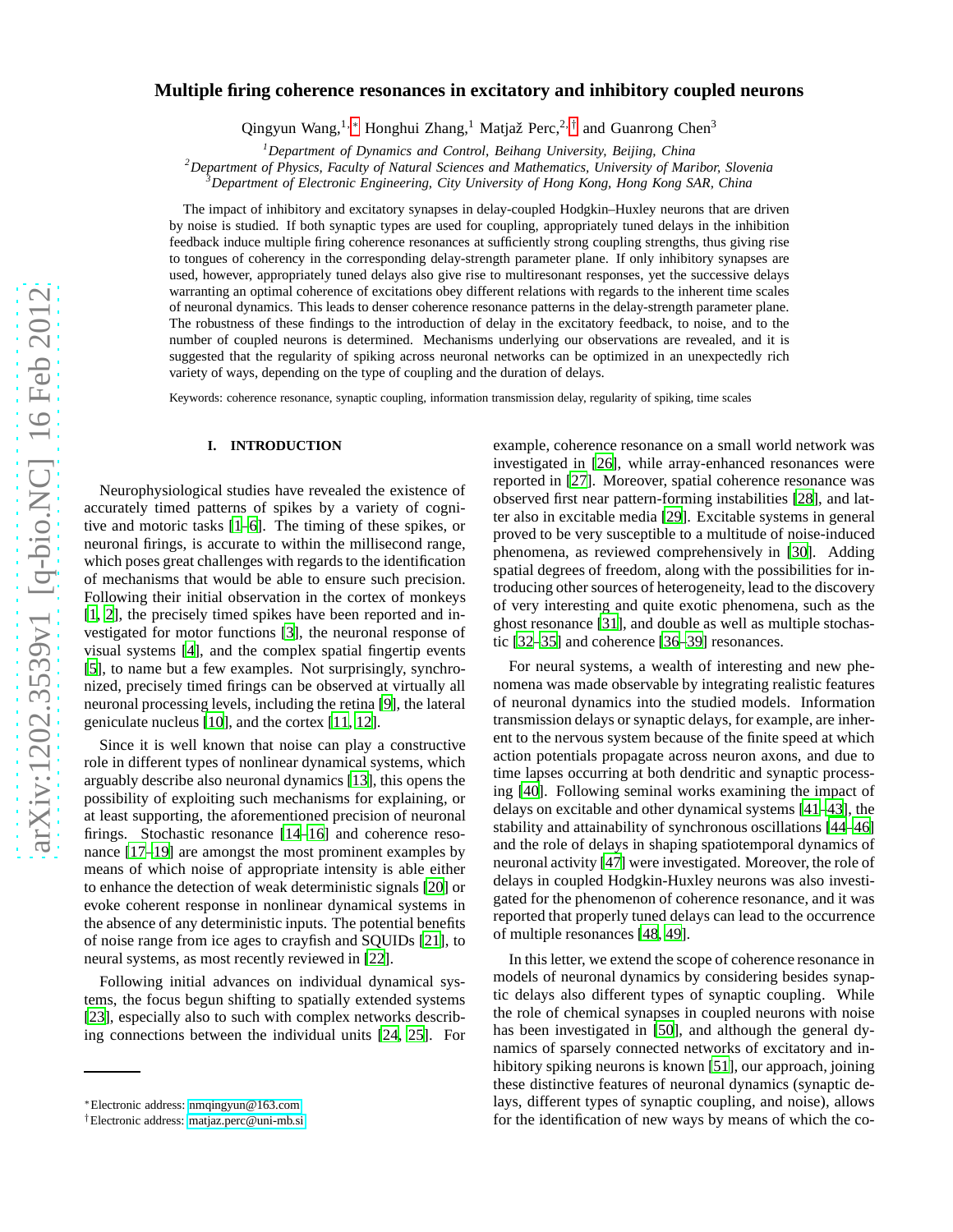herence, and thus the accuracy of neuronal firings, can be improved. Most interestingly, we report the occurrence of multiple coherence resonance patterns in the corresponding delaystrength parameter plane when either inhibitory and excitatory or only inhibitory synapses are used for coupling. The details of these multiple firing coherence resonances, and in particular the conditions at which they occur, however, depend significantly on the type of coupling. Reported results suggest that characteristic time scales related to the information transmission and inhibition in neuronal networks may interplay in intricate ways, and by doing so give rise to new mechanisms for optimizing spiking regularity.

The remainder of this letter is organized as follows. In the next section we describe the model, then we present the main results separately for the two coupling scenarios, while lastly we summarize our findings and discuss their potential implications.

# **II. MODEL DEFINITION**

For simplicity, we consider two Hodgkin–Huxley neurons [\[13](#page-5-10)] that are coupled by inhibitory and/or excitatory synapses. Equations describing the dynamics are:

$$
C\frac{\mathrm{d}V_i}{\mathrm{d}t} = -g_{Na}m^3h(V_i - V_{Na}) - g_L(V_i - V_L) -g_KX_Kn^4(V_i - V_K) + I + \sigma\xi_i(t) + I_{syn}^{i,j}
$$

$$
\frac{\mathrm{d}m_i}{\mathrm{d}t} = \alpha_{m_i}(1 - m_i) - \beta_{m_i} m_i,\tag{2}
$$

$$
\frac{\mathrm{d}h_i}{\mathrm{d}t} = \alpha_{h_i}(1 - h_i) - \beta_{h_i}h_i,\tag{3}
$$

$$
\frac{\mathrm{d}n_i}{\mathrm{d}t} = \alpha_{n_i}(1 - n_i) - \beta_{n_i} n_i,\tag{4}
$$

where  $V_i$  is the transmembrane potential of the *i*-th neuron. Moreover,  $m_i$ ,  $h_i$  and  $n_i$  are the gating variables, where the voltage-dependent opening and closing rates are:

$$
\alpha_{m_i} = \frac{0.1(V_i + 10)}{1 - \exp[-\frac{(V_i + 40)}{10}]},\tag{5}
$$

$$
\beta_{m_i} = 4 \exp\left[-\frac{(V_i + 65)}{18}\right],\tag{6}
$$

$$
\alpha_{h_i} = 0.07 \exp\left[-\frac{(V_i + 65)}{20}\right],\tag{7}
$$

$$
\beta_{h_i} = \left\{ 1 + \exp\left[ -\frac{(V_i + 35)}{10} \right] \right\}^{-1},\tag{8}
$$

$$
\alpha_{n_i} = \frac{0.01(V_i + 55)}{1 - \exp[-\frac{(V_i + 55)}{10}]},\tag{9}
$$

$$
\beta_{n_i} = 0.125 \exp\left[-\frac{(V_i + 65)}{80}\right],\tag{10}
$$

The membrane capacity is  $C = 1 \ (\mu \text{F/cm}^2)$ , and  $g_{Na} = 120$  $\mu$ F/cm<sup>2</sup>,  $g_K = 36 \ \mu$ F/cm<sup>2</sup> and  $g_L = 0.3 \ \mu$ F/cm<sup>2</sup> are the maximal sodium, potassium and leakage conductances, respectively. The corresponding reversal potentials are  $V_{Na} = 50$  mV,  $V_K = -77$  mV and  $V_L = -54.4$  mV. Using these parameter values, a single Hodgkin–Huxley neuron has a subcritical Hopf bifurcation at the external current  $I = I_1$  =  $9.8\mu\text{A}/\text{cm}^2$ . Between  $I = I_2 = 6.2\mu\text{A}/\text{cm}^2$  and  $I_1$  stable limit cycles coexist with stable steady states, whereas for  $I < I_2 (I > I_1)$  excitable steady states (limit cycles) are the only stable solutions. If  $I > 155 \mu\text{A}/\text{cm}^2$ , on the other hand, the oscillations vanish by means of a supercritical Hopf bifurcation. A more detailed bifurcation analysis of the Hodgkin– Huxley model was performed in [\[52,](#page-6-20) [53\]](#page-6-21). Here we are interested in the region  $I < I_2$ , where neurons are unable to fire spontaneously, i.e, remain forever quiescent in the absence of external stimuli. We thus set  $I = 6.1 \mu\text{A}/\text{cm}^2$ , so that both neurons are in an excitable steady state. Gaussian noise  $\xi_i(t)$ , having mean  $\langle \xi_i(t) \rangle = 0$  and autocorrelation  $<\xi_i(t)\xi_j(t')>=\delta_{ij}\delta(t-t')$ , thus acts as the source of largeamplitude excitations, where  $\sigma$  determines the noise intensity.

We consider two different coupling schemes. First, the two neurons are coupled in a hybrid way using inhibitory and excitatory synapses. The coupling terms in this case are:

$$
I_{syn}^{1,2} = -g_{exc} \frac{(V_1 - V_{exc})}{(1 + \exp\{-\lambda[V_2(t) - \Theta_s]\})},
$$
 (11)

$$
I_{syn}^{2,1} = -g_{inh} \frac{(V_2 - V_{inh})}{(1 + \exp\{-\lambda[V_1(t - \tau) - \Theta_s]\})}, (12)
$$

where the inhibitory feedback is delayed by  $\tau$ . Second, only inhibitory synapses are used for coupling, in which case the coupling becomes:

$$
I_{syn}^{i,j} = -g_{inh} \frac{(V_i - V_{inh})}{(1 + \exp\{-\lambda[V_j(t - \tau) - \Theta_s]\})}, (13)
$$

where the inhibitory feedback is again delayed by  $\tau$ , only that here this applies to both directions. In the above coupling terms  $g_{inh(exc)}$  determines the strength of the synaptic conductance, i.e., the coupling strength, while  $V_{inh} = -80$ mV and  $V_{exc} = 20$  mV are the reversal potentials for the inhibitory and the excitatory synapse, respectively. Moreover,  $\Theta_s = 0$  is the threshold, above which the postsynaptic neuron is affected by the presynaptic one, and  $\lambda = 10$  is a constant rate for the onset of excitation or inhibition. In what follows, we will investigate the impact of the delay  $\tau$  and the coupling strength  $g_{inh(exc)}$  on the occurrence of firing coherence resonance, and we will do so separately for the two described coupling schemes.

### **III. RESULTS**

We start by presenting the results as obtained with hybrid coupling, i.e., when excitatory and inhibitory synapses are used for connecting the two neurons. Figure [1](#page-2-0) features characteristic time courses of the transmembrane potential V of the excitatory neuron, from where it can be observed at a glance that the coherence of excitations depends critically on the delay of the inhibitory feedback  $\tau$ . Importantly though, the relation between the coherency and the value of  $\tau$  is not monotonous, but rather it is intermittent. That is to say, as  $\tau$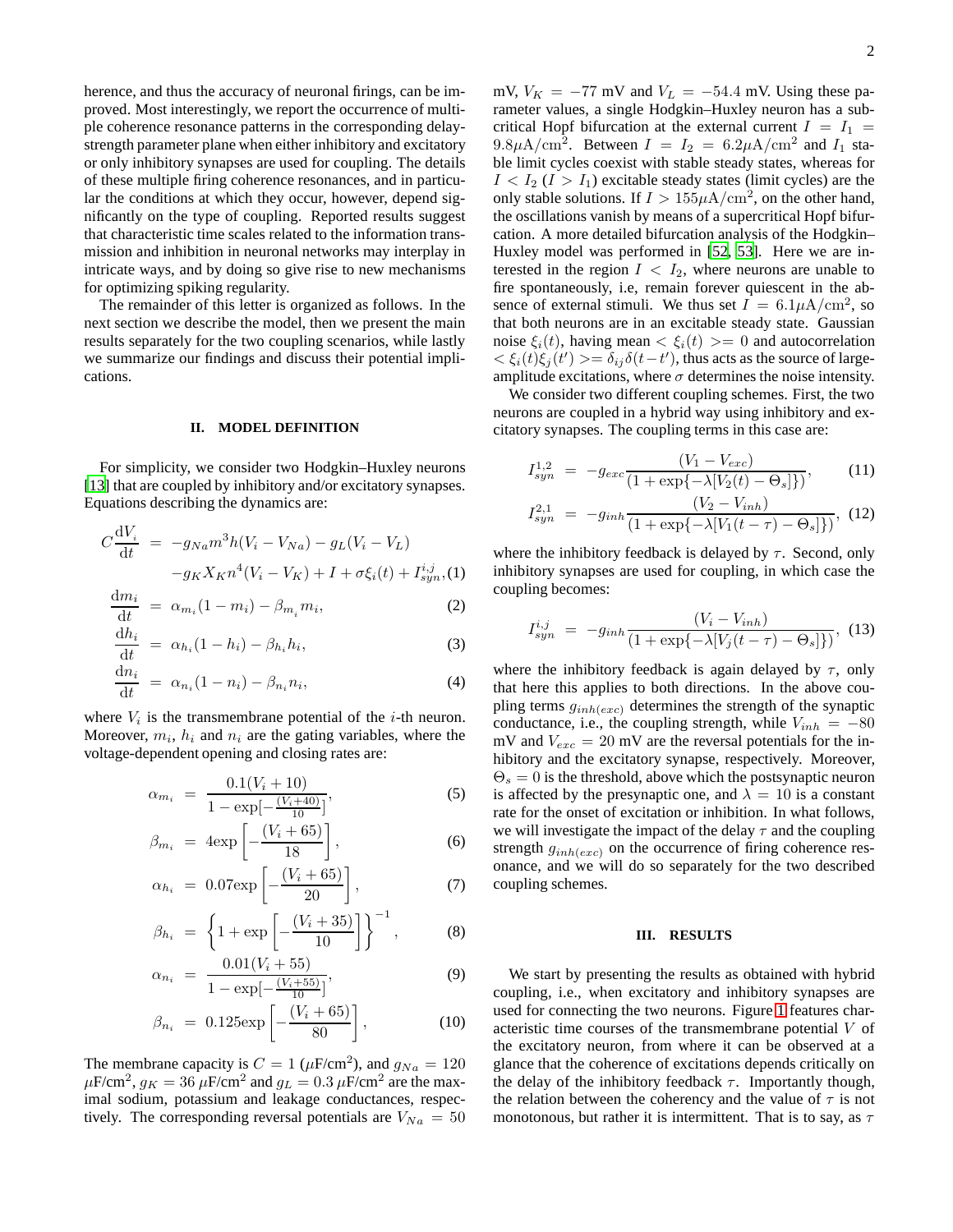

<span id="page-2-0"></span>FIG. 1: Appropriately adjusted delays  $\tau$  in the one-directional inhibition feedback enhance the regularity of spiking by hybrid coupling of the two neurons. Depicted are characteristic time courses of the transmembrane potential  $V$  of the excitatory neuron for different values of  $\tau$ : (a) 0, (b) 8.0, (c) 20, (d) 24, (e) 35 and (f) 40. It can be observed that the regularity of spiking in panels (b), (d) and (f) (traces depicted green) is higher than in panels (a), (c) and (e) (traces depicted red). Other parameter values are:  $g_{exc} = 0.11, g_{inh} = 1.0$ and  $\sigma = 1.5$ .

increases the regularity is lost and regained intermittently as different values of  $\tau$  come to determine the delay of inhibition. Time courses depicted green (panels b, d and f) exhibit more coherent spiking than time courses depicted red (panels a, c and e). This is characteristic for multiresonant phenomena, and in fact these observations can be made quantitatively more precise by introducing a coherence measure C as follows. Let the sequence  $t_0 < t_1 < t_2 < \cdots < t_n$ denote the firing times of the considered neuron. From the sequence of  $\{t_k\}$ , the interspike intervals (ISI) are determined as  $T_k = t_k - t_{k-1}(k = 1, 2, \dots, n)$ . To characterize the coherence of the firings, the measure  $C$  is defined as

$$
C = \frac{\sqrt{ - ^2}}{}. \tag{14}
$$

where  $\langle \cdot \rangle$  is the time average. In particular, C is the ratio of the standard deviation and the average of the interspike intervals, and it is indeed an excellent quantity for effectively determining the occurrence of coherence resonance from neuronal firing. From Eq. (14) it follows that the more coherent the firing, the smaller the value of  $C$ . We would also like to note that C is the reciprocal of the coefficient of variation in



<span id="page-2-1"></span>FIG. 2: Delay-induced multiresonances in case of hybrid coupling of the two neurons. Panel (a) shows the coherence measure  $C$  in dependence on  $\tau$  for different values of  $g_{inh}$ . It can be observed that the stronger the coupling the better expressed the recurrently appearing minima of  $C$ . Panel (b) features the contours of  $C$  (white depicts minimal and black maximal values) on the corresponding delay-strength  $\tau - q_{inh}$  parameter plane, where multiple tongues of coherency (white) emerge due to an interplay between the synaptic delay  $\tau$  and the characteristic time scale of the two Hodgkin–Huxley neurons (as determined by the characteristic excitatory time  $T_e$  and the complex conjugate part of the eigenvalues of the excitatory steady state). Other parameter values are:  $\sigma = 1.5$ .

a point process, which is widely used in the field of neuroscience [\[54](#page-6-22)].

Using the introduced coherence measure  $C$ , we demonstrate in Fig. [2](#page-2-1) the occurrence of multiresonant behavior in dependence on  $\tau$ . Results presented in panel (a) indicate that C has several minima in the considered interval of  $\tau$ , and that these are better pronounced, i.e., less susceptible to statistical deviations, for larger coupling strengths  $g_{inh}$ . In general, however, the dependence of  $C$  on  $g_{inh}$  is fairly insignificant, pointing towards the fact that in case of hybrid coupling the strength of the synaptic conductance of one type (e.g., the inhibitory type) has little impact if the other (e.g., the excitatory type) remains unchanged. The contours in panel (b) confirm this, as the tongues of coherency (white regions) simply shrink in width as  $g_{inh}$  decreases, but otherwise do not alter the dependence of C on the inhibition delay  $\tau$ . In many ways, these results are reminiscent of delay-induced multiple stochastic resonances that were previously reported for scale-free neuronal networks [\[33\]](#page-6-23), and are indicative for an interplay between the time scales inherent to the system dynamics and the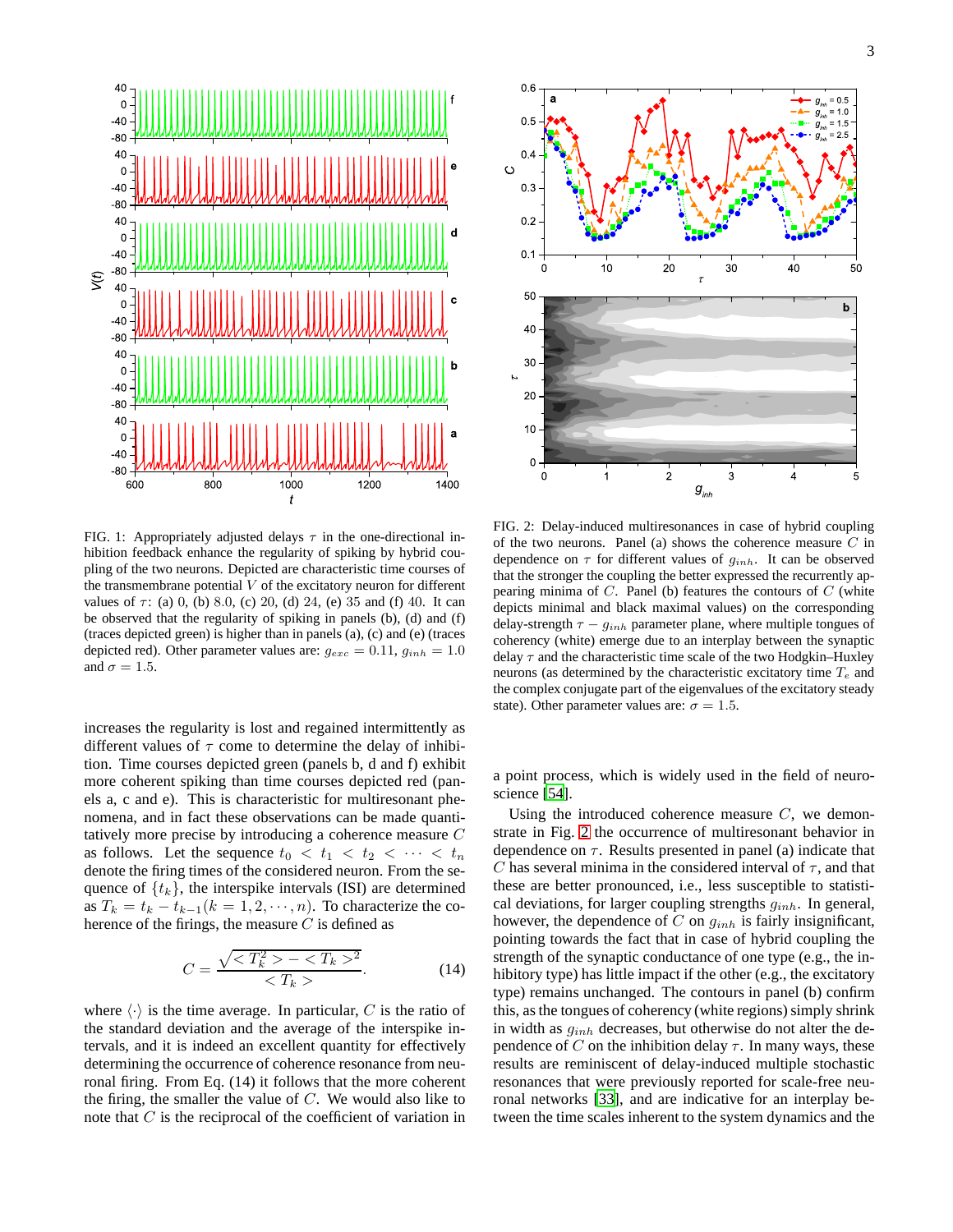

<span id="page-3-0"></span>FIG. 3: Appropriately adjusted delays  $\tau$  in the bidirectional inhibition feedback enhance the regularity of spiking by inhibitory coupling of the two neurons. Depicted are characteristic time courses of the transmembrane potential  $V$  of one neuron for different values of  $\tau$ : (a) 0, (b) 2.0, (c) 5.0, (d) 11, (e) 15 and (f) 19. As in Fig. [1,](#page-2-0) it can be observed that the regularity of spiking in panels (b), (d) and (f) (traces depicted green) is higher than in panels (a), (c) and (e) (traces depicted red). Other parameter values are:  $g_{inh} = 0.75$  and  $\sigma = 1.5$ .

time scales introduced by means of the delay.

Turning to the second coupling scheme relying only on inhibitory synapses, however, we find somewhat unexpected results. While the time courses of the transmembrane potential V presented in Fig. [3](#page-3-0) do not suggest quantitatively different behavior in that certain values of  $\tau$  warrant higher coherency of spiking than other values (which is also what we can observe in Fig. [1\)](#page-2-0), a more accurate quantitative analysis presented in Fig. [4](#page-3-1) indicates otherwise. In particular, in panels (a) and (b) we find that the minima of  $C$  are much more frequent in the considered span of  $\tau$  values as this was the case for hybrid coupling. While for the later a total of three minima can be observed within  $0 \le \tau \le 50$  (see Fig. [2\)](#page-2-1), for purely inhibitory coupling twice as many minima are inferable within the same span of  $\tau$  values.

The origins of these multiresonant phenomena can be linked to different inherent properties of neuronal dynamics. First, it is useful to define the so called average excitatory time  $T_e$ , which is the average time between two consecutive spikes. For an isolated Hodgkin–Huxley neuron driven by noise this time decreases and saturates towards  $T_e \approx 16$  for  $\sigma \geq 4.0$  (note that this corresponds to a strong noise limit,



<span id="page-3-1"></span>FIG. 4: Delay-induced multiresonances in case of inhibitory coupling of the two neurons. Panel (a) shows the coherence measure C in dependence on  $\tau$  for different values of  $g_{inh}$ . As in Fig. [2,](#page-2-1) it holds that the stronger the coupling the better expressed the recurrently appearing minima of C. However, in the considered span of  $\tau$  values, twice as many minima as by hybrid coupling can be observed. Panel (b) features the contours of  $C$  (white depicts minimal and black maximal values) on the corresponding delay-strength  $\tau - g_{inh}$  parameter plane, where the much denser tongues of coherency are clearly inferable. This indicates that the interplay between the synaptic delay  $\tau$  and the characteristic time scale of the two Hodgkin–Huxley neurons is more efficient by purely inhibitory coupling. Other parameter values are:  $\sigma = 1.5$ .

above which the system may already exhibit numerical instability). Increasing the noise intensity further and lowering the time step for numerical integration, it is in principle possible to arrive at even lower average excitatory times  $T_e \approx 12$ , which agrees with the theoretical prediction stemming from the imaginary parts of the complex conjugate eigenvalues  $\text{Im}\lambda_{i,j} = \pm i\omega = \pm i0.54$ , where  $T_e = 2\pi/\omega = 11.63$ . Since in our simulations, however, we use a comparatively low noise intensity  $\sigma = 1.5$ , the average excitatory time  $T_e \approx 16$  of an isolated Hodgkin–Huxley neuron is the more accurate approximation for the inherent time scale of the considered neuronal dynamics. For hybrid coupling, we thus find the first minimum of C at  $T_e/2$ , and subsequent minima at odd multiples of the half of the average excitatory time [see Fig. [2\(](#page-2-1)a)], which agrees with the doubly effect of the two considered synaptic types [\[55\]](#page-6-24). The average excitatory time is reflected also in the time courses presented in Figs. [1\(](#page-2-0)b,d,f) (note that in these the firing is accurate and ordered due to the constructive impact of  $\tau$ ), where the average spiking period is approximately equal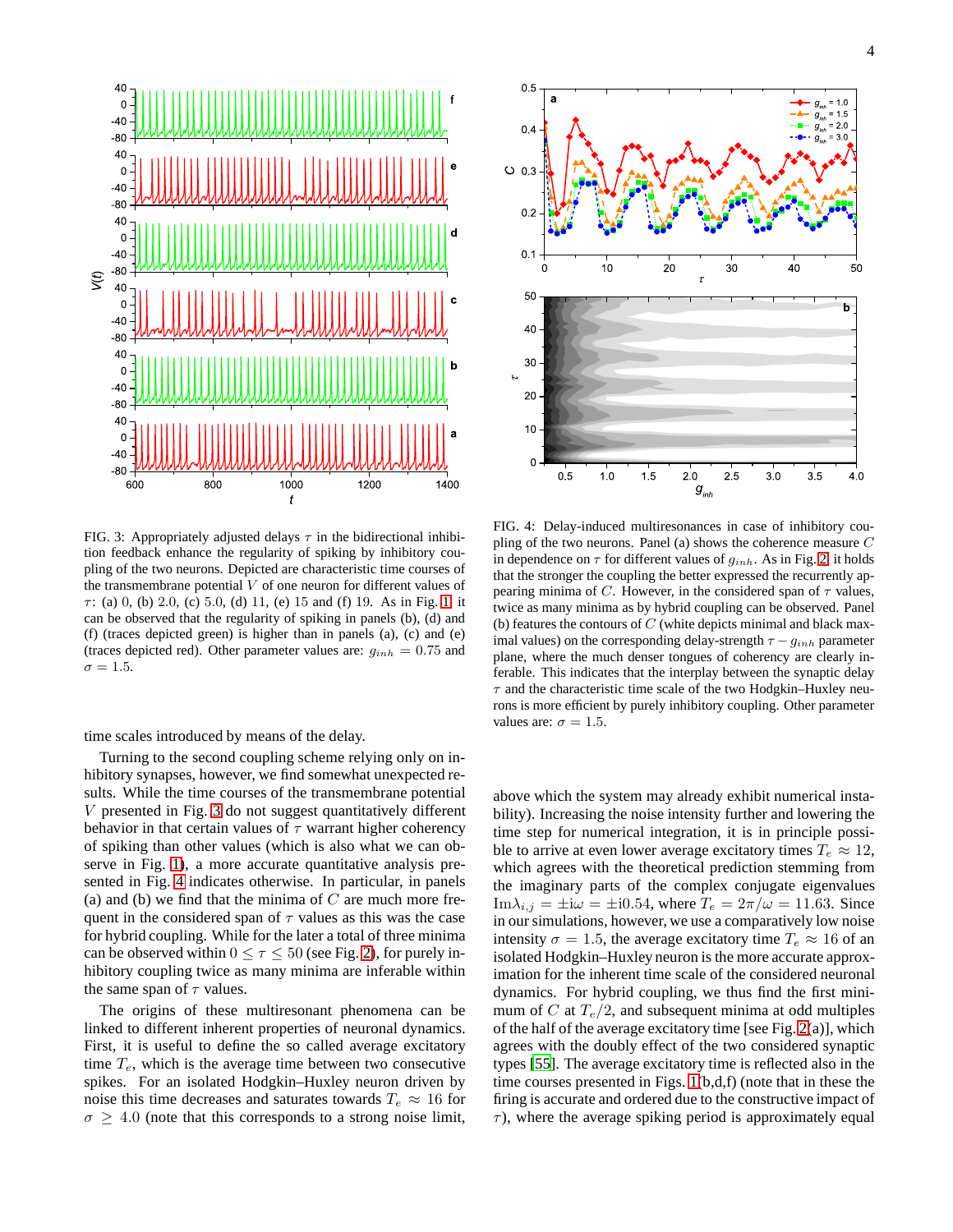

<span id="page-4-0"></span>FIG. 5: Delay-induced multiresonances in the presence of additional delay in the excitatory feedback and noise. Panel (a) features a comparison of the coherence measure  $C$  as obtained with and without excitatory synaptic delay in dependence on  $\tau$  for hybrid coupling. It can be observed that the introduction of delays in the excitatory feedback can substantially reduce delays warranting the most coherent response. Other parameter values are:  $g_{exc} = 1.0, \sigma = 1.5$ . Panel (b) depicts C in dependence on  $\tau$  for different values of the noise intensity  $\sigma$  in two purely inhibitory coupled neurons. It can be observed that as the intensity of noise increases the maximally attainable values of C decrease (yet the effect saturates for higher  $\sigma$ ). Optimal delays, however, remain unaffected by noise, which indicates robustness of the observed delay-induced multiresonances.

# to  $T_e$ .

Conversely, for inhibitory coupling, the matching of the time scales leading to the multiresonant dependence of C on  $\tau$  is different. Although the average excitatory time  $T_e \approx 16$ is likewise [as in Figs. [1\(](#page-2-0)b,d,f)] reflected in the corresponding time courses presented in Figs. [3\(](#page-3-0)b,d,f), which have the same average inter-spike interval, twice as many minima imply that the resonant matching occurs not just for odd multiples of  $T_e/2$ , but in fact for odd and even multiples. However, all the minima of  $C$  are preceded by a small delay of  $2s$  (where the first minimum occurs) that is necessary for the first resonant response. Since the purely inhibitory type of synaptic coupling lacks the excitatory input that is present by hybrid coupling, in the former case the matching of the time scales is twice as efficient.

Finally it is of interest to examine the robustness of our findings in the presence of delayed excitatory feedback, different levels of noise, and for different sizes of the network. In Fig. [5\(](#page-4-0)a), we present the results with and without delayed ex-



<span id="page-4-1"></span>FIG. 6: Delay-induced multiresonances in a ring network consisting of 100 neurons. Panel (a) features results as obtained with delay in the excitatory feedback ( $q_{exc}$ ) and hybrid coupling. Panel (b), on the other hand, depicts C in dependence on  $\tau$  as obtained with delay in the inhibitory feedback  $(g_{inh})$  and purely inhibitory coupling. Based on the presented results, it can be concluded that multiresonances in a ring network can be observed irrespective of the coupling and delay type, if only the delays are appropriately adjusted. However, delays warranting optimal coherence in the network with purely inhibitory coupling (b) are smaller that those in the network with hybrid coupling (a). Other parameter values are:  $g_{inh} = 1.5$  [applicable for panel (a) only] and  $\sigma = 1.5$ .

citatory feedback in a hybridly coupled two-neuron system. It can be observed that, while multiresonances can be observed in both cases, the introduction of delays also in the excitatory feedback (in addition to delays in the inhibitory feedback) may substantially reduce the delays that warrant an optimal response of the system (maximal values of C). Thus, delayed excitatory feedback does affect the results quantitatively, yet it does not affect the qualitative picture. Figure [5\(](#page-4-0)b) shows that different noise intensities  $\sigma$  have a similar impact. In particular, while higher values of  $\sigma$  may reduce maximally attainable values of C, the multiple maxima are always clearly inferable and their positions do not shift. Hence, noise is also unable to significantly affect the results. Lastly, we present in Fig. [6](#page-4-1) results obtained on a larger ring network for the two different coupling types. Regardless of whether the coupling is hybrid with delays introduced to both types of synapses [panel (a)] or purely inhibitory [panel (b)], the multiple coherence resonances are clearly inferable. Importantly, also on larger networks the purely inhibitory mode of interneuronal communication appears to be more efficient (there are more maxima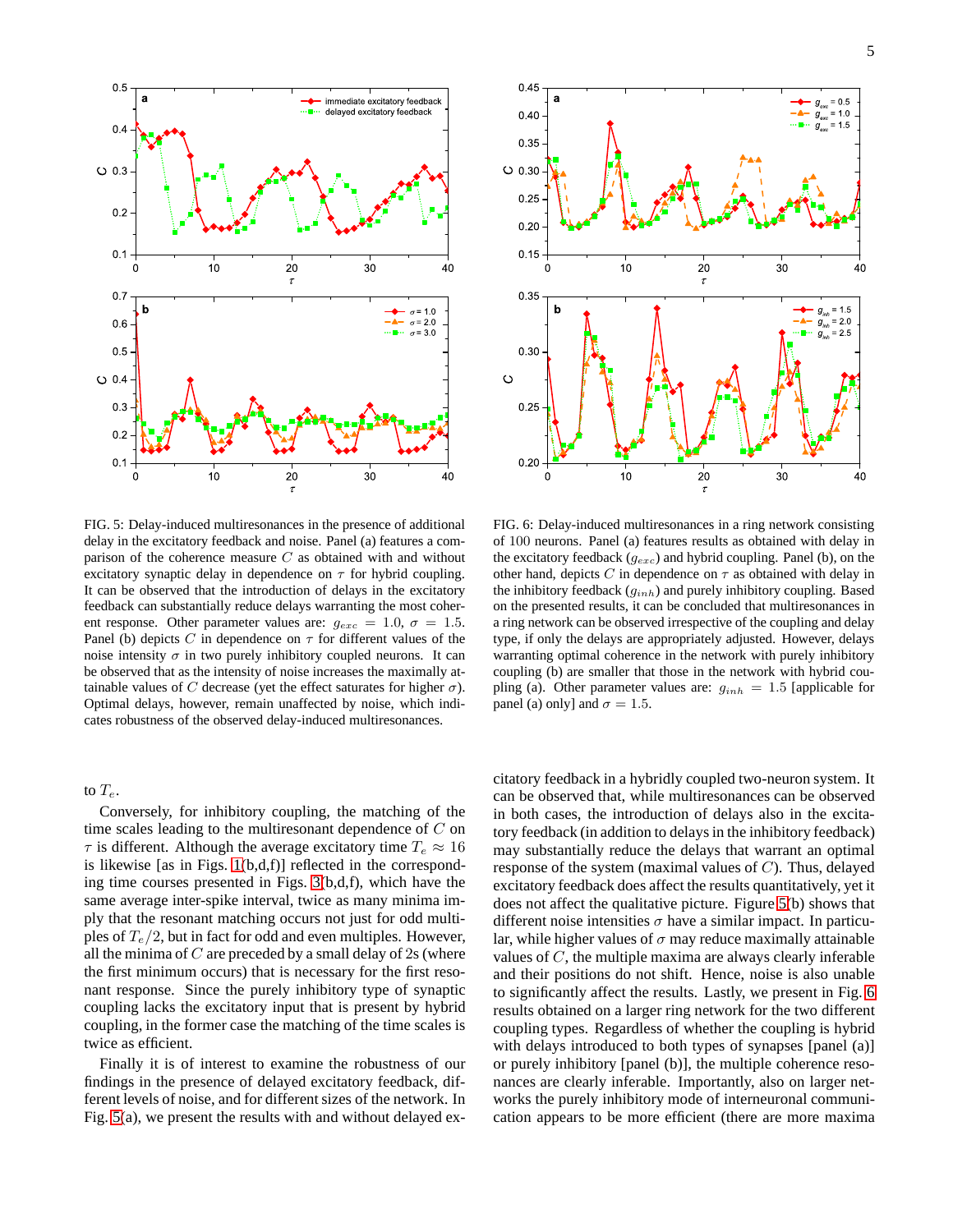of C in a given span of  $\tau$ ) than the hybrid mode, which fully agrees with our conclusions obtained by means of the analysis of the two-neuron system, and thus solidifies the high robustness of our main conclusions, which we will summarize in what follows.

# **IV. SUMMARY**

Summarizing, we have demonstrated the occurrence of multiresonant elevation of firing precision, as quantified by means of a coherence measure, in synaptically coupled Hodgkin–Huxley neurons. We have separately considered hybrid and purely inhibitory coupling, and we have discovered that the resonant matching of the different time scales that are inherent to the Hodgkin–Huxley model (and the information transmission delay) is twice as efficient in the latter case. Our results thus reveal unexpected possibilities for the resonant enhancement of firing precision by means of matching of different time scales of neuronal dynamics. Moreover, we have examined the robustness of our findings to the introduction of delay in the excitatory feedback, to noise, and to the

- <span id="page-5-0"></span>[1] R. Lestienne, B. Strehler, Time structure and stimulus dependence of precisely replicating patterns present in monkey cortical neuronal spike trains, Brain Res. 437 (1987) 214.
- <span id="page-5-2"></span>[2] M. Abeles, H. Bergman, F. Margalit, E. Vaadia, Spatiotemporal firing patterns in the frontal cortex of behaving monkeys, J. Neurophysiol. 70 (1993) 1629.
- <span id="page-5-3"></span>[3] A. Riehle, S. Grün, M. Diesmann, A. Aertsen, Spike synchronization and rate modulation differentially involved in motor function, Science 278 (1997) 1950.
- <span id="page-5-4"></span>[4] M. Oram, M. Wiener, R. Lestienne, B. Richmond, Stochastic nature of precisely timed spike patterns in visual system neuronal responses, J. Neurophysiol. 81 (1999) 3021.
- <span id="page-5-5"></span>[5] R. S. Johansson, I. Birznieks, First spikes in ensembles of human tactile afferents code complex spatial fingertip events, Nat. Neurosci. 7 (2004) 170.
- <span id="page-5-1"></span>[6] G. Pipa, A. Riehle, S. Grün, Validation of task-related excess of spike coincidences based on neuroxidence, Neurocomputing 70 (2007) 2064.
- [7] H. J. Cao, Miguel A. F. Sanjuán, A mechanism for elliptic-like bursting and synchronization of bursts in a map-based neuron network, Cognitive Processing 10 (2009) 23.
- [8] B. Ibarz, Jose M. Casado, A. F. Sanjuán, Map-based models in neuronal dynamics, Physics Reports, 501(1-2) (2011) 1.
- <span id="page-5-6"></span>[9] S. Neuenschwander, W. Singer, Long-range synchronization of oscillatory light responses in the cat retina and lateral geniculate nucleus, Nature 379 (1996) 728.
- <span id="page-5-7"></span>[10] M. Castelo-Branco, S. Neuenschwander, W. Singer, Synchronization of visual responses between the cortex, lateral geniculate nucleus, and retina in the anesthetized cat, J. Neurosci. 18 (1998) 6395.
- <span id="page-5-8"></span>[11] C. M. Gray, P. König, A. K. Engel, W. Singer, Oscillatory responses in cat visual cortex exhibit inter-columnar synchronization which reflects global stimulus properties, Nature 338 (1989) 334.
- <span id="page-5-9"></span>[12] P. Fries, P. R. Roelfsema, A. K. Engel, P. König, W. Singer,

number of coupled neurons. We have found that delayed excitatory feedback may substantially reduce the length of delays that ensure an optimal response of the system, yet that it does not qualitatively affect the results. Neither do noise and the size of the network, which led us to the conclusion that the reported results are highly robust, and that they are thus expected to remain valid also in other related neuronal systems. We hope that our study will prove useful for facilitating the development of concepts such as function-follow-form [\[56,](#page-6-25) [57\]](#page-6-26) and the application of methods of statistical physics for better understanding conditions such as epilepsy [\[58](#page-6-27)[–60\]](#page-6-28) and other neurodegenerative diseases, as well as for better understanding the mechanisms behind high-precision firing patterns in more realistic neuronal networks.

### **Acknowledgments**

This research was supported by the National Science Foundation of China (grants 11172017 and 10832006) and by the Slovenian Research Agency (grant J1-4055).

Synchronization of oscillatory responses in visual cortex correlates with perception in interocular rivalry, Proc. Natl. Acad. Sci. USA 94 (1997) 12699.

- <span id="page-5-10"></span>[13] A. L. Hodgkin, A. F. Huxley, A quantitative description of membrane current and its application to conduction and excitation in nerve, J. Physiol. 117 (1952) 500.
- <span id="page-5-11"></span>[14] R. Benzi, A. Sutera, A. Vulpiani, The mechanism of stochastic resonance, J. Phys. A 14 (1981) L453.
- [15] C. Nicolis, G. Nicolis, Stochastic aspects of climatic transitions - additive fluctuations, Tellus 33 (1981) 225.
- <span id="page-5-12"></span>[16] L. Gammaitoni, P. Hänggi, P. Jung, F. Marchesoni, Stochastic resonance, Rev. Mod. Phys. 70 (1998) 223.
- <span id="page-5-13"></span>[17] H. Gang, T. Ditzinger, C. Z. Ning, H. Haken, Stochastic resonance without external periodic force, Phys. Rev. Lett. 71 (1993) 807.
- [18] A. Longtin, Autonomous stochastic resonance in bursting neurons, Phys. Rev. E 55 (1997) 868.
- <span id="page-5-14"></span>[19] A. S. Pikovsky, J. Kurths, Coherence resonance in a noisedriven excitable system, Phys. Rev. Lett. 78 (1997) 775.
- <span id="page-5-15"></span>[20] P. Hänggi, Stochastic resonance in biology. how noise can enhance detection of weak signals and help improve biological information processing, ChemPhysChem 3 (2002) 285.
- <span id="page-5-16"></span>[21] K. Wiesenfeld, F. Moss, Stochastic resonance and the benefits of noise: from ice ages to crayfish and squids, Nature 373 (1995) 33.
- <span id="page-5-17"></span>[22] M. D. McDonnell, L. M. Ward, The benefits of noise in neural systems: bridging theory and experiment, Nat. Rev. Neurosci. 12 (2011) 415.
- <span id="page-5-18"></span>[23] F. Sagués, J. M. Sancho, J. García-Ojalvo, Spatiotemporal order out of noise, Rev. Mod. Phys. 79 (2007) 829.
- <span id="page-5-19"></span>[24] R. Albert, A.-L. Barabási, Statistical mechanics of complex networks, Rev. Mod. Phys. 74 (2002) 47.
- <span id="page-5-20"></span>[25] S. Boccaletti, V. Latora, Y. Moreno, M. Chavez, D. Hwang, Complex networks: Structure and dynamics, Phys. Rep. 424 (2006) 175.